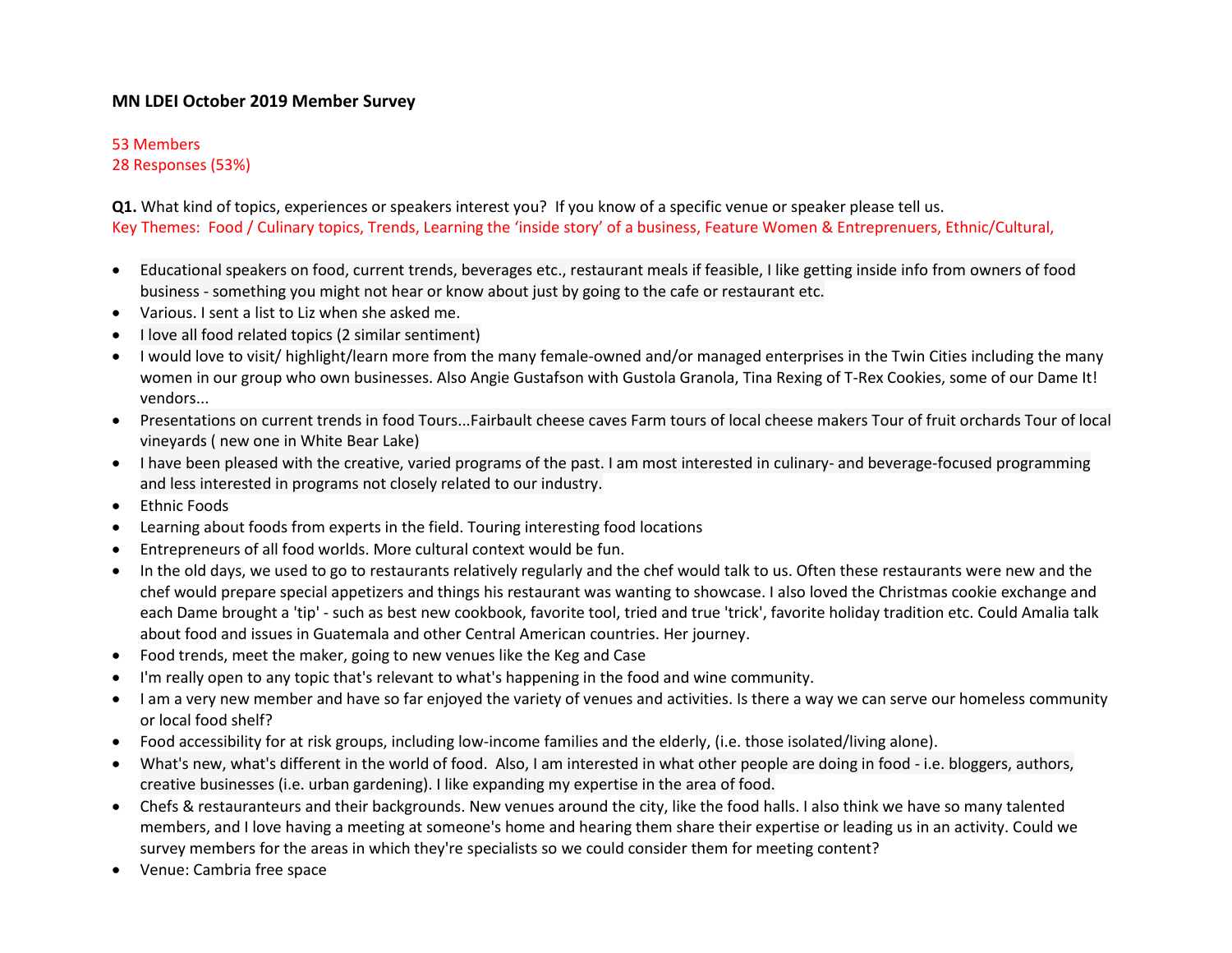- Healthy living through diet Gardening, growing food Food and wine pairing
- Diverse cultural influences on our food, restaurants that are out of the mainstream. I'd love to meet some of the researchers at the U or farmers who are growing crops like perennial wheat. Of course, I don't want to have to drive too far (I know that farmers may be far away...) I'd love more food photo, social media, and other useful seminars, too.
- Trends, Women business owners.
- I like experiences such as touring a venue. I'd also like to learn more from our own members about what they do.
- Like to hear about new food trends, what going on with restaurants in the Twin Cities, updates on nutrition issues, ethnic foods, things like that.
- I love presentations from authors who are food, food history, cultural food experts among many other things. So presentations (perhaps with a meal) are great.

**Q2.** Schedules are busy but in general what days are best for you to attend a meeting? Check any of the days that can work for you. Clearly Tuesday – Thursday are the most popular days. However, being able to plan in advance is critical to being available on any day; this is mentioned in other comments.

|                           | Rank |
|---------------------------|------|
| Tuesday                   |      |
| Wednesday                 |      |
| Thursday                  |      |
| Saturday                  |      |
| Other Days (see comments) |      |

- Each week is different so it's hard to say but weekdays are best; I'm not interested in weekends as they are busy with other events. Someone mentioned breakfast meetings on our FB page and that would be of interest to me now and then.
- I like that we vary the day. It might be nice to also vary the time of day. Work in some mornings or lunch dates.
- Any day works, it just depends on my schedule.
- If offering tours, plenty of notification for members regarding date, especially if during the day on weekends, for planning
- Monday (3)
- Sunday
- Not the 3rd Tues or the 4th Thurs
- Evening are best during the week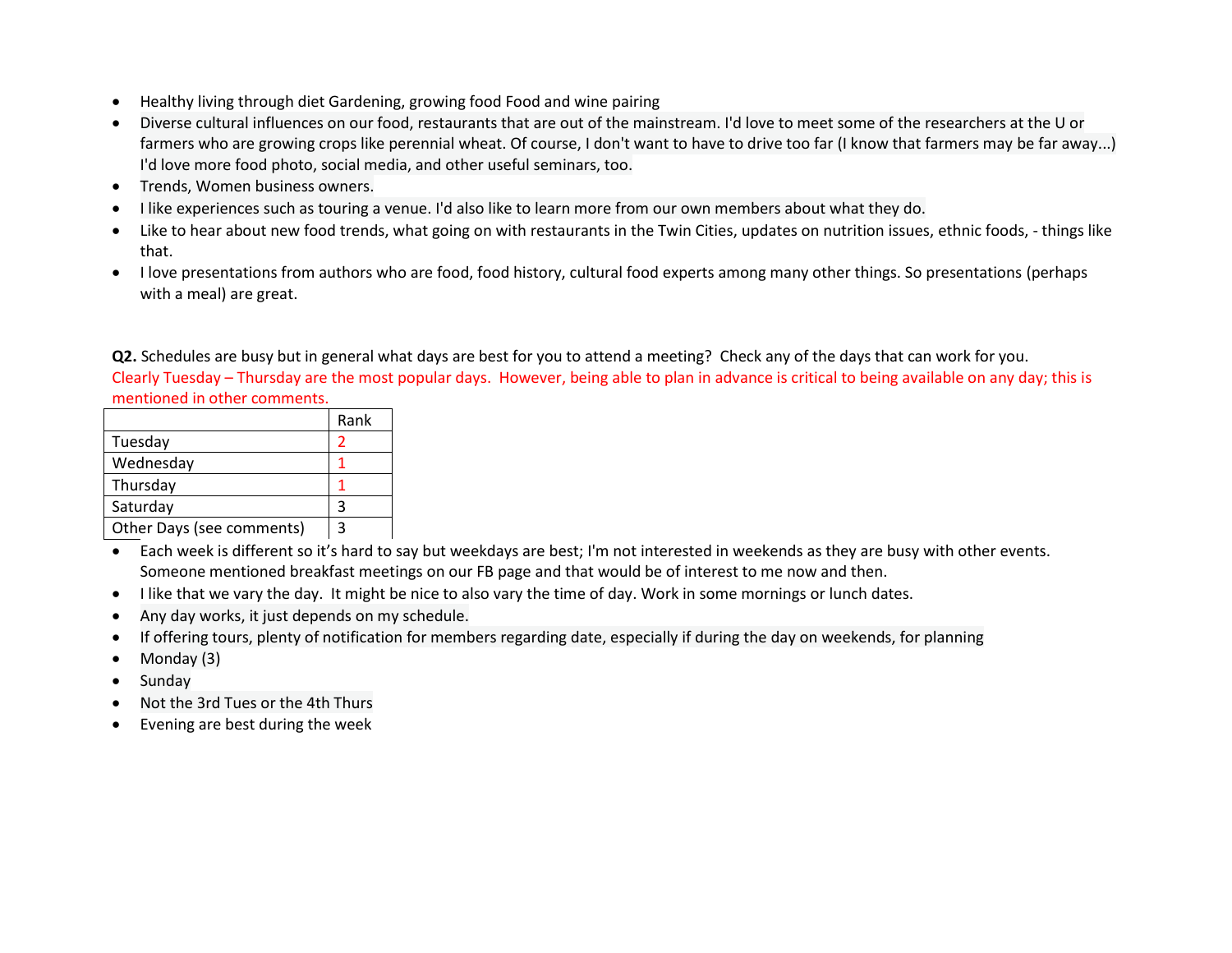Q3. If we mixed things up, would you be able to attend the following times? Rank from your most preferred to your least preferred time. Select N/A if you would rarely be available at that time.

The responses tell us that evening are best with slight preference to starting at 6. An occasional breakfast (later), lunch (later), or even Saturday morning would be welcomed. An all-day event is not preferred much at all.

|                                              | $1 -$               | $2-$           | $3-$           | $4-$           | $5-$                | $6-$ | $7-$           | $8-$             | N/A            | <b>TOTAL-</b>  |    | <b>SCORE-</b>                   |
|----------------------------------------------|---------------------|----------------|----------------|----------------|---------------------|------|----------------|------------------|----------------|----------------|----|---------------------------------|
| An occasional<br>breakfast 8:00-<br>9:30 am  | $\,6\,$             | $\mathsf{O}$   | 3              | $\overline{4}$ | $\mathbf{3}$        |      | $\overline{2}$ | $\mathfrak{S}$   | $\mathfrak{S}$ | $\overline{4}$ | 28 | $\overline{5}$<br>4.71          |
| An occasional<br>breakfast 8:30-<br>10:00 am | $\mathsf{O}\xspace$ | $\,8\,$        | $\overline{4}$ | $\mathfrak{S}$ | $\mathbf 0$         |      | $\mathbf{3}$   | $\mathfrak{S}$   | $\mathbf 0$    | 6              | 27 | $\overline{\mathbf{3}}$<br>5.24 |
| Lunch & Learn<br>11:30-1:00 pm               | $\overline{2}$      | $\overline{1}$ | 3              | 5              | 5                   |      | $\overline{2}$ | $\mathfrak{S}$   | $\mathbf 0$    | 5              | 26 | 6<br>4.67                       |
| Lunch &<br>Learn 12:00-<br>1:30 pm           | $\mathbf{1}$        | $\mathfrak{S}$ | $\overline{4}$ | $\overline{4}$ | 6                   |      | $\,$ 5 $\,$    | $\boldsymbol{0}$ | $\mathbf 0$    | $\overline{4}$ | 27 | $\overline{4}$<br>4.87          |
| A Saturday<br>morning                        | $\overline{4}$      | $\overline{2}$ | $\overline{4}$ | $\mathbf{1}$   | 5                   |      | $\mathbf{1}$   | $\overline{2}$   | $\overline{4}$ | 5              | 28 | $\overline{7}$<br>4.61          |
| All day for<br>something<br>special          | $\mathbf{1}$        | $\mathbf{1}$   | $\overline{2}$ | $\,6\,$        | $\overline{4}$      |      | $\,6\,$        | $\overline{4}$   | $\mathbf{1}$   | $\overline{2}$ | 27 | 8<br>4.00                       |
| Evenings 5:00-<br>7:00 pm                    | 6                   | $\overline{4}$ | $\overline{4}$ | $\overline{2}$ | $\overline{2}$      |      | $\mathbf{1}$   | $\sqrt{3}$       | $\mathbf{1}$   | $\overline{4}$ | 27 | $\mathbf{2}$<br>5.57            |
| Evenings 6:00-<br>8:00 pm                    | $\overline{7}$      | $\,8\,$        | 3              | $\overline{2}$ | $\mathsf{O}\xspace$ |      | $\overline{2}$ | $\mathbf{1}$     | $\sqrt{3}$     | $\mathbf{1}$   | 27 | -1<br>5.81                      |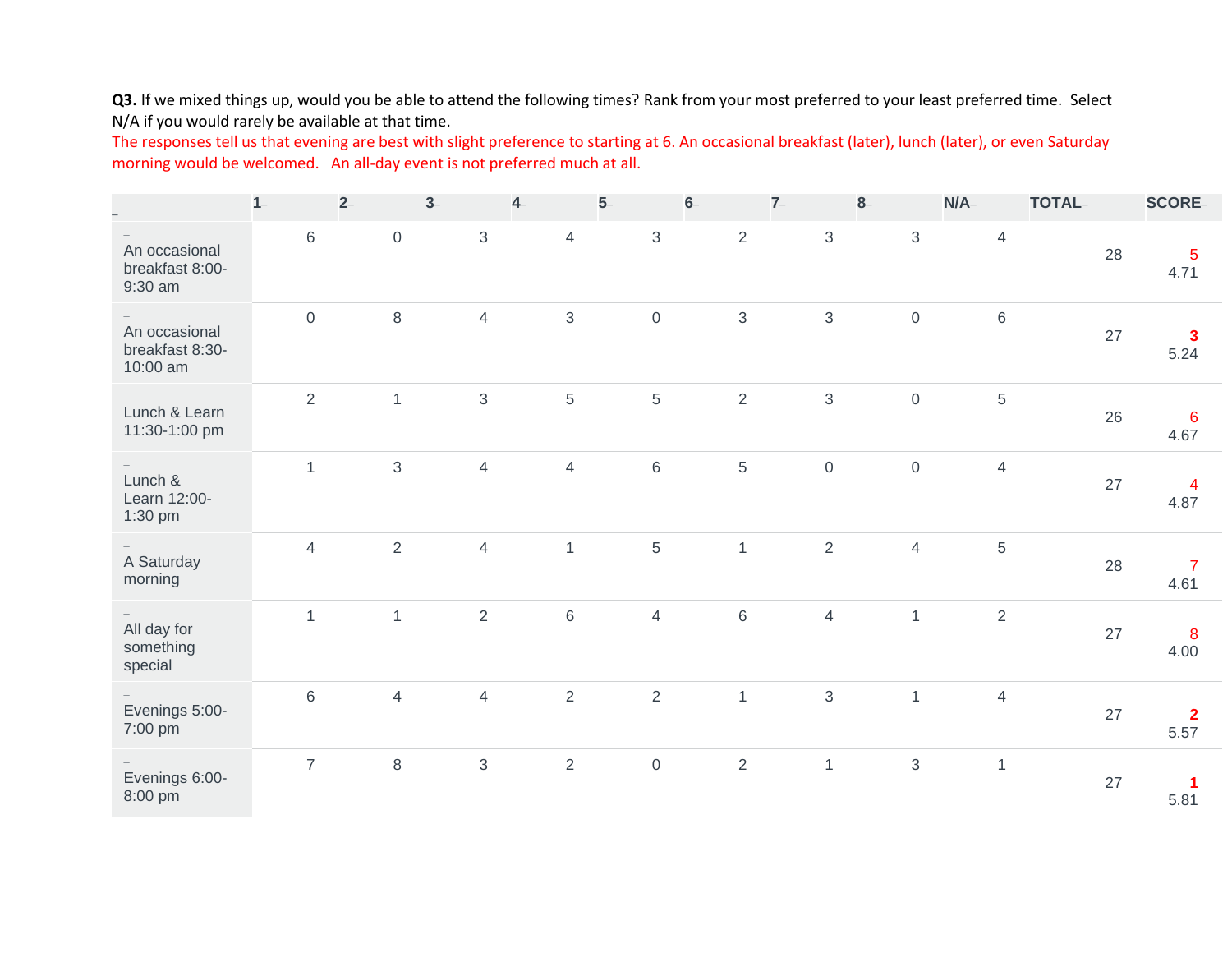#### **Q4.** What benefit(s) are you hoping to gain from your LDEI membership in 2020?

Key Themes: Networking, Camaraderie and Socializing with like-minded women, gain New Knowledge/Experiences

- Connections, knowledge, friendship
- Networking, industry enrichment and education.
- networking, ideas to bring to my students
- engagement with our culinary community and sisterhood
- Education, socializing with women in the industry.
- Knowledge Experiences...maybe behind the scenes Interacting with like minded, interesting women
- Educational opportunities, networking, collaborating and giving back to the community
- Friendship with like-minded people.
- Learning about food and beverages, new restaurants, food trends. Continue to build friendships with other Dames Continue our philanthropy through fundraisers
- Meeting amazing women. Learning of new business ventures.
- Learning, sharing, collaborating as much as we can with our busy schedules, it would be fun to do a family farm dinner once a year.
- Connecting with friends
- The cameraderie seems to be the main thing, and helping other women with our fundraising.
- Knowledge, camaraderie, purpose.
- Keeping up with other food professionals, and dining at new venues in town
- Networking
- Interact with great women and food ideas and knowledge
- Exposure to new places and learning from the variety of food expert members
- As a retired member, I rely on LDEI to keep me current and connected to the food world. I also strongly support the philanthropic commitment of our organization.
- As a new member my goals for 2020 are pretty simple, meet some new culinary professionals, find some fun volunteer activities and enjoy great food.
- Focus on what we in food-service can do to better assist groups (especially those at-risk) in our community who don't have access to good food at reasonable costs.
- Exposure to new ideas, new topics, networking
- I enjoy the connection with others in the different areas of the food industry and experiencing new places/foods/activities in the city.
- Community connections, Camaraderie with other foodies and friends
- Meet some new people and do a little volunteer work.
- Fellowship with other women who love and know food. A deeper understanding of food and trending food topics
- Learn about relevant topics and network with other members and guests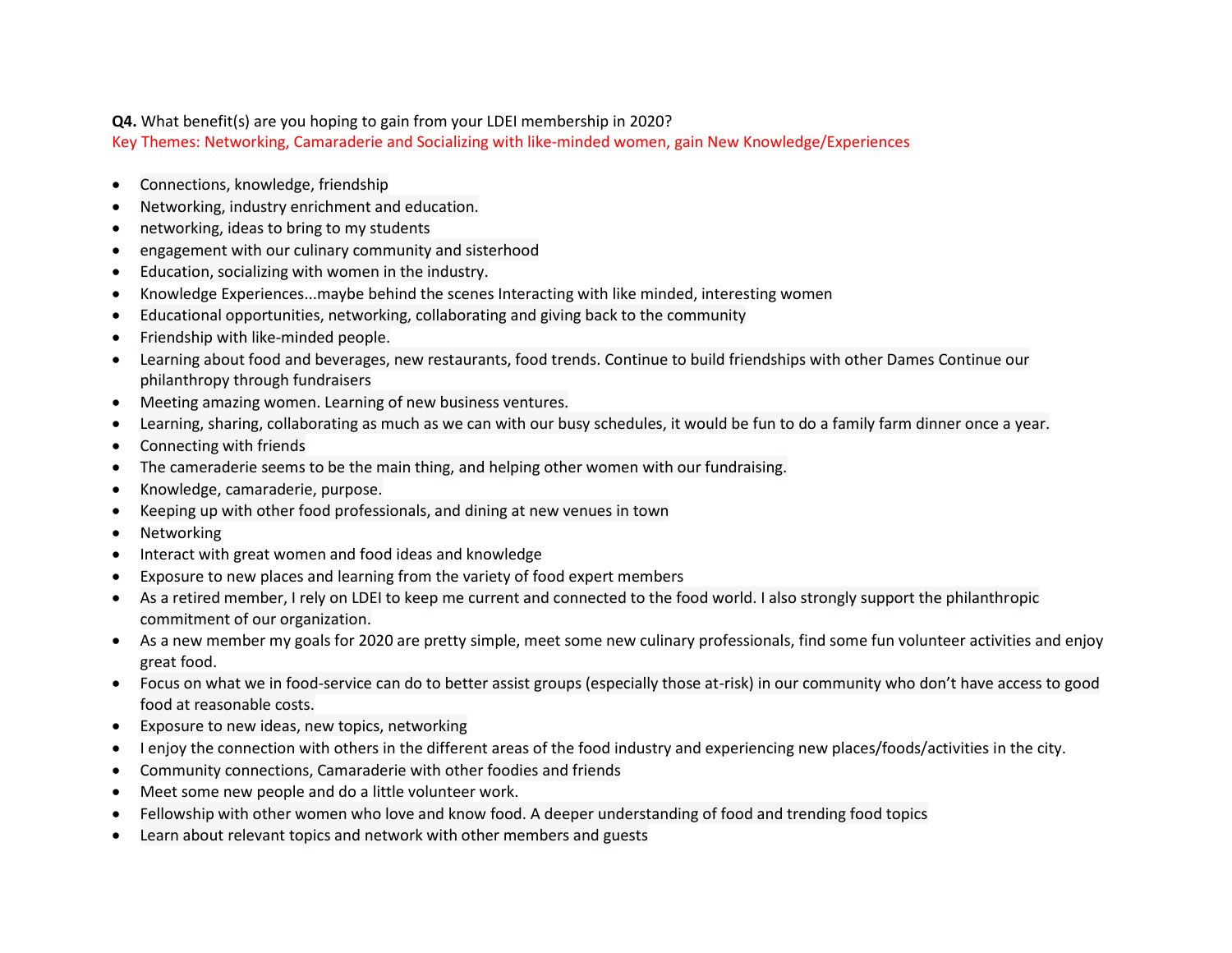## **Q5.** Is your membership in LDEI is a good value to you?

# Yes, I am satisfied 89%

No, I would be happier if: 11%

- There were more active industry members attending the meetings. A nice group of people, but so many are retired.
- If I had a calendar of dates, because of my work schedule.
- I'm not sure how it could get me more work or help me make money, but that would be great.

### **Q6.** What is most compelling part about LDEI MN membership?

|                                         | $1 -$          | $2 -$            | $3-$             | $4-$                | $5-$           | TOTAL- | SCORE-                 |
|-----------------------------------------|----------------|------------------|------------------|---------------------|----------------|--------|------------------------|
| Networking/Social<br>aspect of meetings | 11             | $\pmb{4}$        | $\,8\,$          | $\mathbf{3}$        | $\mathbf 1$    | 27     | 3.78                   |
| <b>Business</b><br>connections I make   | 5              | $\mathbf{1}$     | 5                | 11                  | $\mathbf 1$    | 23     | $\overline{4}$<br>2.91 |
| Programs/Speakers                       | 6              | 10               | $\boldsymbol{6}$ | $\mathbf{3}$        | $\mathbf 1$    | 26     | $\overline{2}$<br>3.65 |
| Venue/Location<br>Experiences           | 4              | $\boldsymbol{9}$ | $\boldsymbol{6}$ | $\overline{a}$      | $\overline{2}$ | 25     | 3<br>3.36              |
| Other                                   | $\overline{2}$ | $\mathbf 0$      | $\mathbf 1$      | $\mathsf{O}\xspace$ | 6              | 9      | 5<br>2.11              |

## **Other:**

• Philanthropy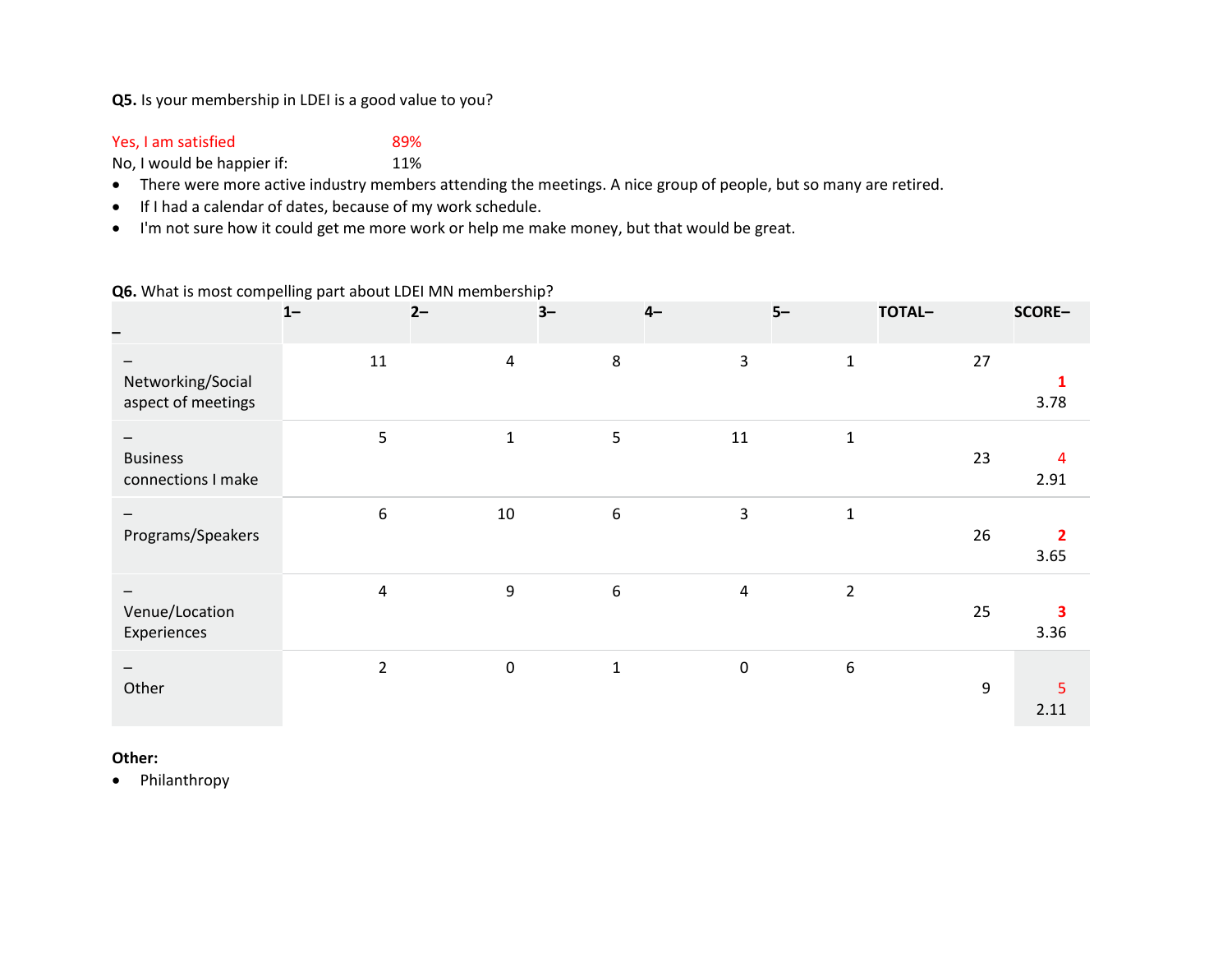**Q7** What additional Membership services or activities would you like to see our chapter offer in 2020?

| $\overline{\phantom{0}}$   | $1 -$    | $2-$           | $3-$           | $4-$           | TOTAL- | <b>SCORE-</b> |
|----------------------------|----------|----------------|----------------|----------------|--------|---------------|
| Mentorship<br>program      | $6\,$    | 3              |                | 2              | 18     | 2.72          |
| Job board                  | 8        | $\overline{2}$ | $\overline{4}$ | 1              | 15     | 3.13          |
| Volunteer<br>opportunities | 10       | 7              | 4              |                | 22     | 3.18          |
| Other                      | $\Omega$ | 3              | $\Omega$       | $\mathfrak{D}$ | 5      | 2.20          |

**Q8** If you answered Other in Question 7 please tell us if you have specific ideas for new services or activities we should consider.

- Food for needy populations
- Consider doing online activities as an option for members not in the Twin Cities areas and also for speakers to present without travel.
- Outreach programs for members of the community experiencing food-risk that will encourage them to be active participants and stewards, and give them a sense of ownership.

**Q9** Is there anything else you would like to tell us?

- I think the program committee does a great job but having more advance notice of meeting dates and times would be helpful as I get things on my calendar and it gets filled up quickly.
- It's been a challenge to get others to join. They just don't see the value to the membership fee. Also, I would like to know more about learning trips, scholarships, and other opportunities available to LD members. It seems all of these opportunities go to non-members. Two people I tried to recruit to join said they thought it would be better for them to delay joining so they could apply for the mentorship/scholarship/grant programs!
- Centrally located meetings are best and a time that is reasonable for people who work and need to travel to get to the destinations.
- This role is such a difficult one...so much time, energy and coordination...I so appreciate what you do for the group!
- Locating so many of the events out in the far suburbs makes it a challenge to arrive after work.
- Love les Dames, great group, I am very proud to be a member!
- We all need to look for new members and encourage women to get involved.